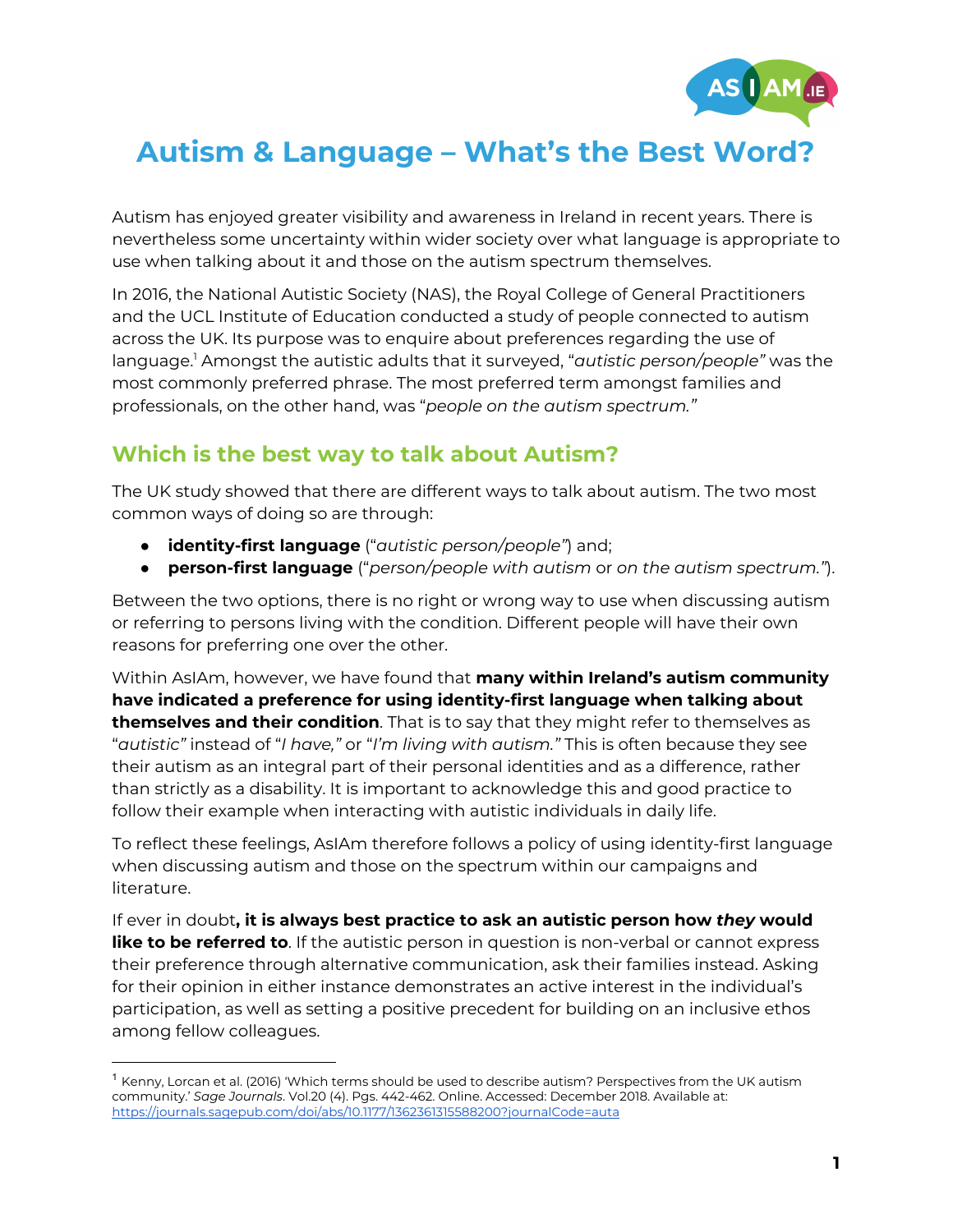

## **What should be avoided?**

Many misconceptions still exist about autism, often negative and personally offensive. What is perhaps most alarming is that a number of non-autistic people will use degrading language about autism without realising it in the first place, even those with the best of intentions and who directly work with autistic people.

When referring to autistic people in a way they would like to be referred to, **it is also good practice to watch out for and, if necessary, address stereotyping language used to refer to autism**. Key terms to be especially mindful of include the following:

| <b>Avoid</b>                                        | Why?                                                                                                                                                                                                                                                                   | <b>Alternative</b>                                                                                                   |
|-----------------------------------------------------|------------------------------------------------------------------------------------------------------------------------------------------------------------------------------------------------------------------------------------------------------------------------|----------------------------------------------------------------------------------------------------------------------|
| "Has", "Suffers from" or "is<br>a victim of" autism | Despite medical<br>professionals' close<br>involvement in<br>diagnosing autism and<br>developing strategies in<br>addressing its<br>challenges, many<br>autistic people feel very<br>strongly about how the<br>condition is often<br>referred to in clinical<br>terms. | $\bullet$ " is autistic."<br>$\bullet$ " is on the<br>autism spectrum."<br>$\bullet$ $\ldots$ lives with<br>autism." |
| "Autism is a<br>disease/illness"                    |                                                                                                                                                                                                                                                                        |                                                                                                                      |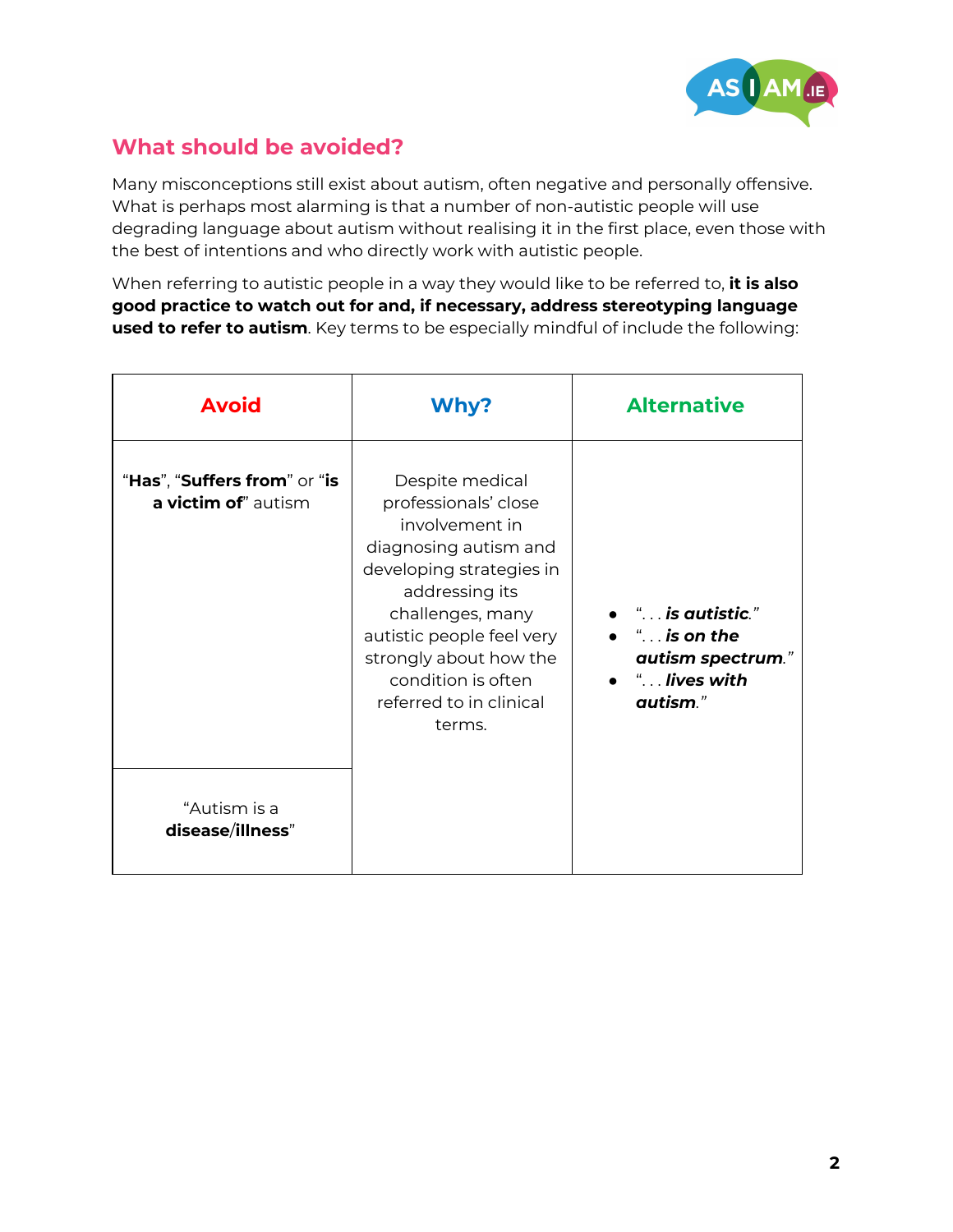

Τ

| Autism Spectrum Disorder<br>(ASD) <sup>2</sup> | "Disorder" implies that<br>there is something<br>innately wrong with<br>autistic people, simply<br>because their brains<br>process their<br>surroundings differently<br>from their non-autistic<br>peers.                                                                  | "Autism"or "Autism<br><b>Spectrum Condition</b><br>(ASC)"                                                                                                          |
|------------------------------------------------|----------------------------------------------------------------------------------------------------------------------------------------------------------------------------------------------------------------------------------------------------------------------------|--------------------------------------------------------------------------------------------------------------------------------------------------------------------|
| <b>Autism Spectrum</b><br>Disorder (ASD) Unit  | The word "unit" carries<br>very medicalised<br>connotations. For many<br>autistic people and their<br>families, it implies that<br>the pupils in them are in<br>clinical settings,<br>separate from their<br>peers and treated very<br>differently.                        | <b>Autism Class or ASC</b><br><b>Class</b>                                                                                                                         |
| "High-Functioning" or<br>"Low-Functioning"     | Autism is a spectrum<br>where no two people<br>will experience exactly<br>the same challenges.<br>Simplifying autism into<br>two categories between<br>those who allegedly<br>appear more or less<br>capable than others only<br>feeds negative and<br>untrue stereotypes. | "Autistic people each<br>have their own<br>strengths and<br>weaknesses. Some may<br>require more support in<br>some areas of their<br>development than<br>others." |

T

 $\overline{1}$ 

 $^2$  Whilst the term 'ASD' is often used by educational and medical professionals, one may prefer to use the term  $\,$ 'autism spectrum condition' or 'on the autism spectrum' because it avoids the negative connotations of 'disorder.'